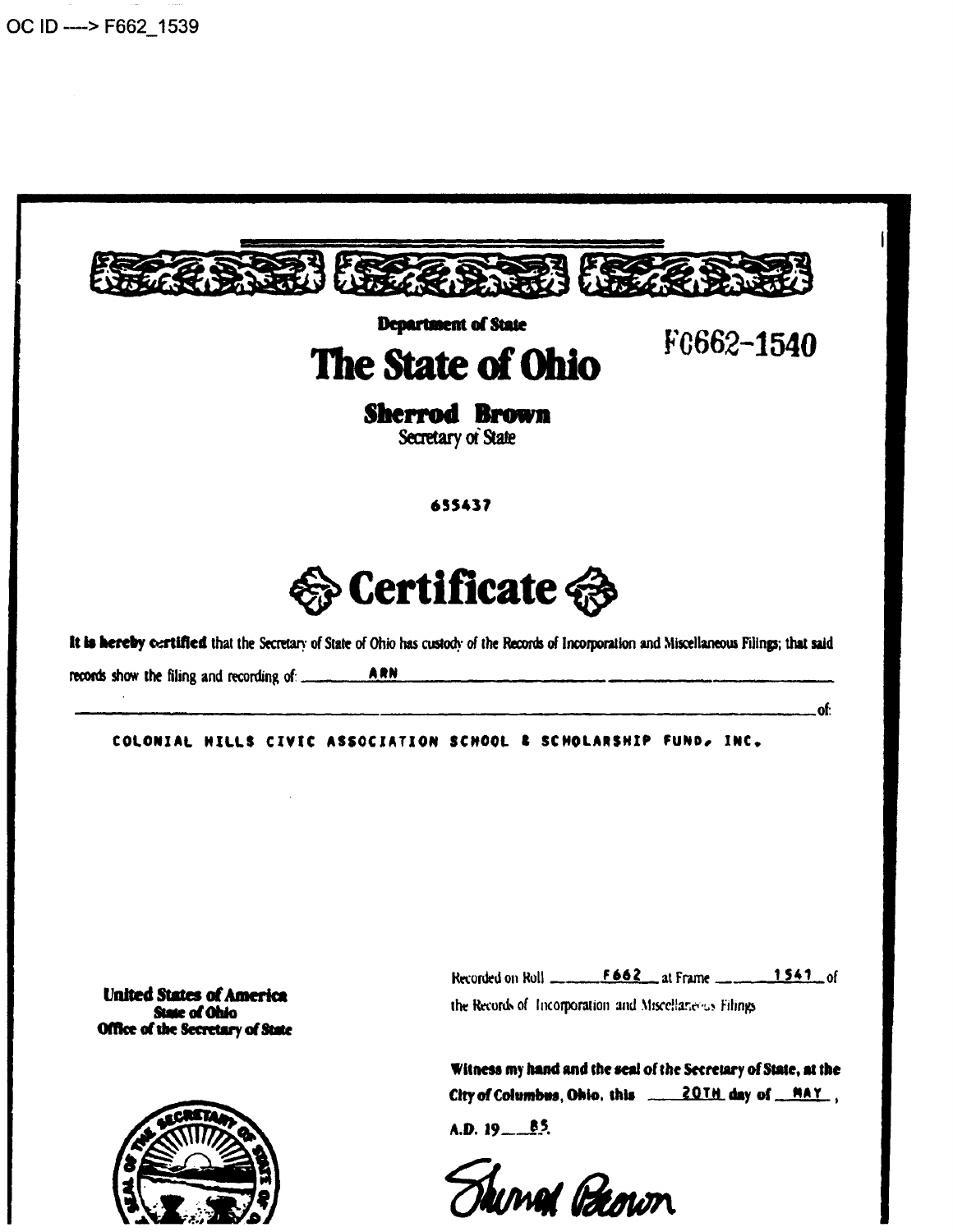# ${}_{F0}662 - 1541$

| <b>APPROVE</b> |  |
|----------------|--|
| $x_{1},,x_{n}$ |  |

 $DATE S : 20 - 85$ 

AMOUNT.  $2.$ 

ARTICLES OF INCORPORATION

Of'

COLONIAL HILLS ClVIC ASSOCIATION SCHOOL I SCHOLARSHIP PUND, INC.

The undersigned, desiring to form a non-profit corporation under the Non-profit Corporation Law of Ohio, does hereby certify:

- FIRST: The name of said corporation ahall be COLONIAL HILLS CIVIC ASSOCIATION SCHOOL & SCHOLARSHIP FUND, INC.
- SECOND: The place in the State of Ohio where its principal office is to be located shall be Worthington, Franklin County, Ohio.
- THIRD: The purpose for which the corporation is formed shall be to provide financial support for the promotion and recognition of academic excellence in the Worthington, Ohio area schools and to provide financial assistance in the form of scholarships, awards, qrants, travel expense reimbursement, payments for consultants and speakers, and other expenditures deemed worthy by the corporation. As a means of accomplishing the foregoing purposes, the corporation shall have the power to do all lawful acts necessary or desirable to carry out its purposes, consistent with the provisions of Chapter 1702 of the Ohio Revised Code and Section 501(c)(3) of the Internal Revenue Code of 1954, and any similar statutes hereafter enacted.
- FOURTH: The corporation's funds and the income therefrom shall be used only for charitable or educational purposes which fully qualify the corporation as an exempt organization under Section S0l(c)(3) of the Internal Revenue Code of 1954, as amended, or as may be hereafter amended, and other applicable sections of the Internal Revenue Law of the United States.

No part of the funds of the corporation or net earnings therefrom shall inure to the benefit of any private shareholder, member, trustee, officer of the corporation, or any private person (other than in the form of financial assistance in furtherance of the educational purpose uf the corporation, and except that reasonable compensaticn may be paid for services rendered to or for the corporation affecting one or more of its purposes).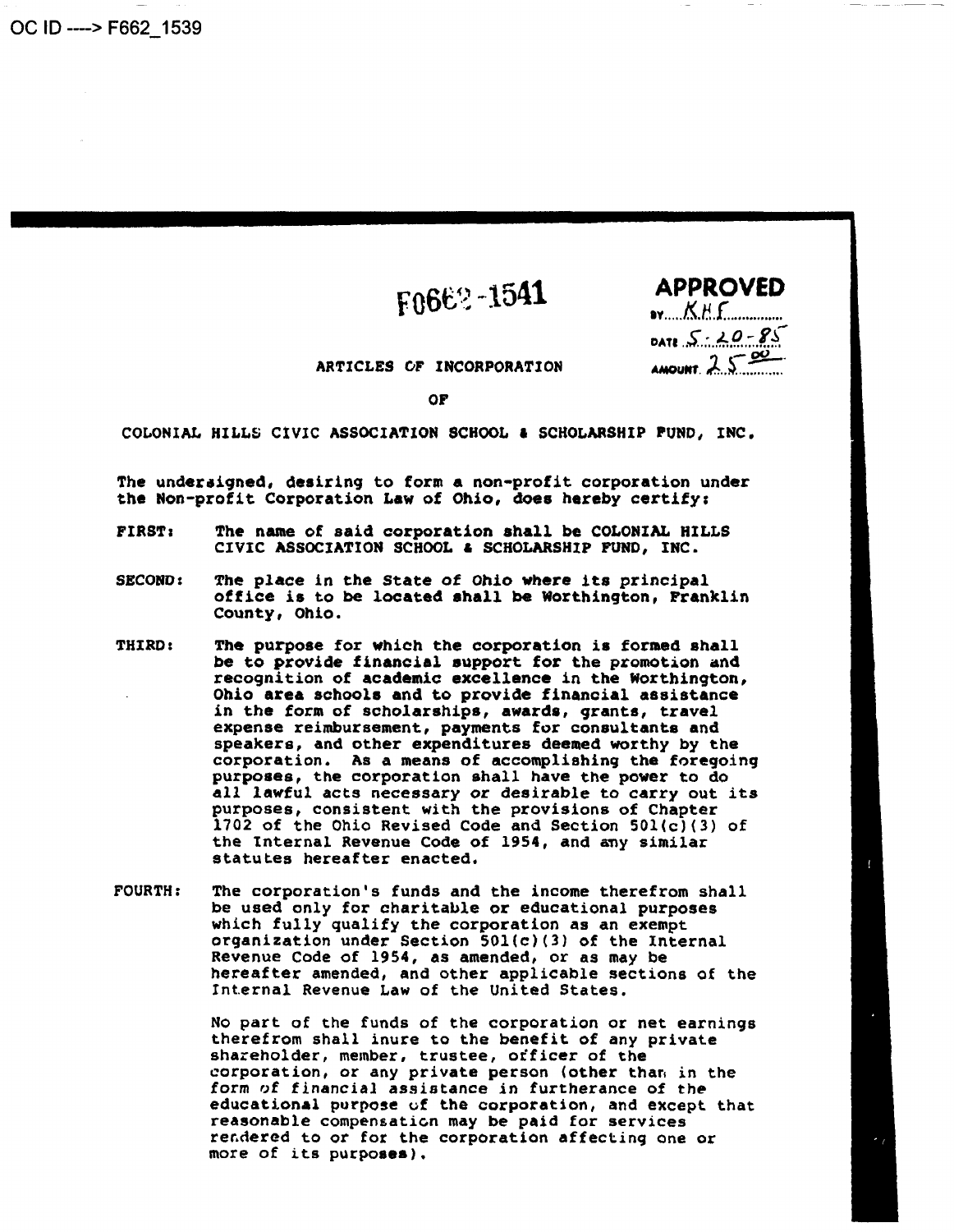OC ID ----> F662\_ 1539

## F<sub>0</sub>662-1542

No part of the activities of the corporation shall be the carrying on of propaganda, or otherwise attempting to influence legislation or participating or intervening in any political campaign on behalf of any candidate for public office (including the publication or diatribution of etatementa),

Notwithstanding any other provisions of these articles, the corporation shall not carry on any other activities<br>not permitted to be carried on by an exempt organization under Section  $501(c)(3)$  of the Internal Revenue Code of 1954, as amended, or as may be hereafter amended, or by an organization contributions to which are deductible under Section  $170(c)(2)$  of the Internal Revenue Code of 1954, as amended, or as may be hereafter amended.

- PIPTH: In the event of dissolution of the corporation, the aaaeta and any unexpended income remaining after paying or making provision for the payment of all of the liabilities of the corporation shall be distributed exclusively for the purposes of the corporation, or to such other organization or organizations designated by the Board of Trustees which are organized and operated exclusively for charitable, religious, or educational purposes as shall qualify at that time as exempt under Section 501(c)(3) of the Internal Revenue Code of 1954,<br>as amended, or as may be hereafter amended. No private shareholder, member, trustee, officer of the corporation or any private person shall be entitled to share in the distribution of any of the corporation's assets upon dissolution of the corporation.
- SIXTH: The corporation shall be a charitable corporation within the meaning of Section 1702.01(0) of the Revised Code of the State of Ohio and shall be subject to all of the provisions of the non-profit corporation law of Ohio relating to charitable corporations, including without limitation the provisions of Section 1702.38(A) relating to amendment of the articles, and the provisions of 1702.49 relating to the administration and distribution of the assets of the corporation at dissolution.
- SEVENTH: The names and addresses of the persons who are to be the initial trustees of the corporation are as follows:
	- l. Gary Ogle 5759 Indianola Worthington, Ohio 43085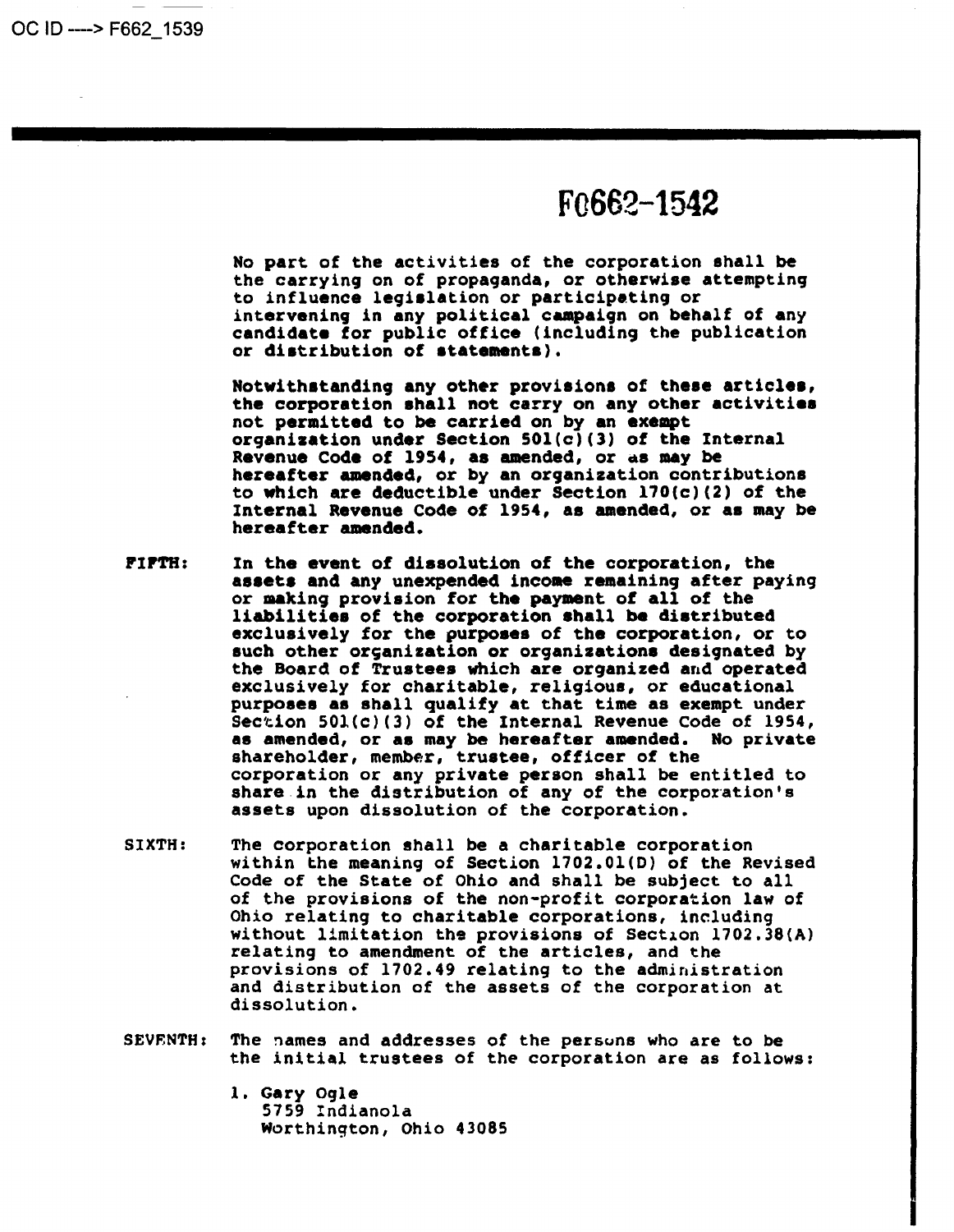OC ID ----> F662 1539

## F0662-1543

- 2. Bill Senften 342 Loveman Avenue Worthington, Ohio 43085
- 3. Eunice Bolen 386 Kenbrook Drive Worthington, Ohio 43085
- EIGHTH: The initial regulations for the government of the corporation, the conduct of its affairs, and the management of its property shall be adopted by the affirmative vote of a majority of the trustees. Said regulations may be amended, or new regulations may be adopted from time to time thereafter by the affirmative vote of either (a) a majority of the trustees, or (b) a majority of the voting members of the corporation present in person or by proxy at a meeting of voting members held for such purpose at which a quorum is present.

IN WITNESS WHEREOF, I have hereunto subscribed my name this  $\omega$ <sub>o</sub>  $\gamma$ <sub>H</sub> day of  $\gamma$  $\sim$  1985.

Incor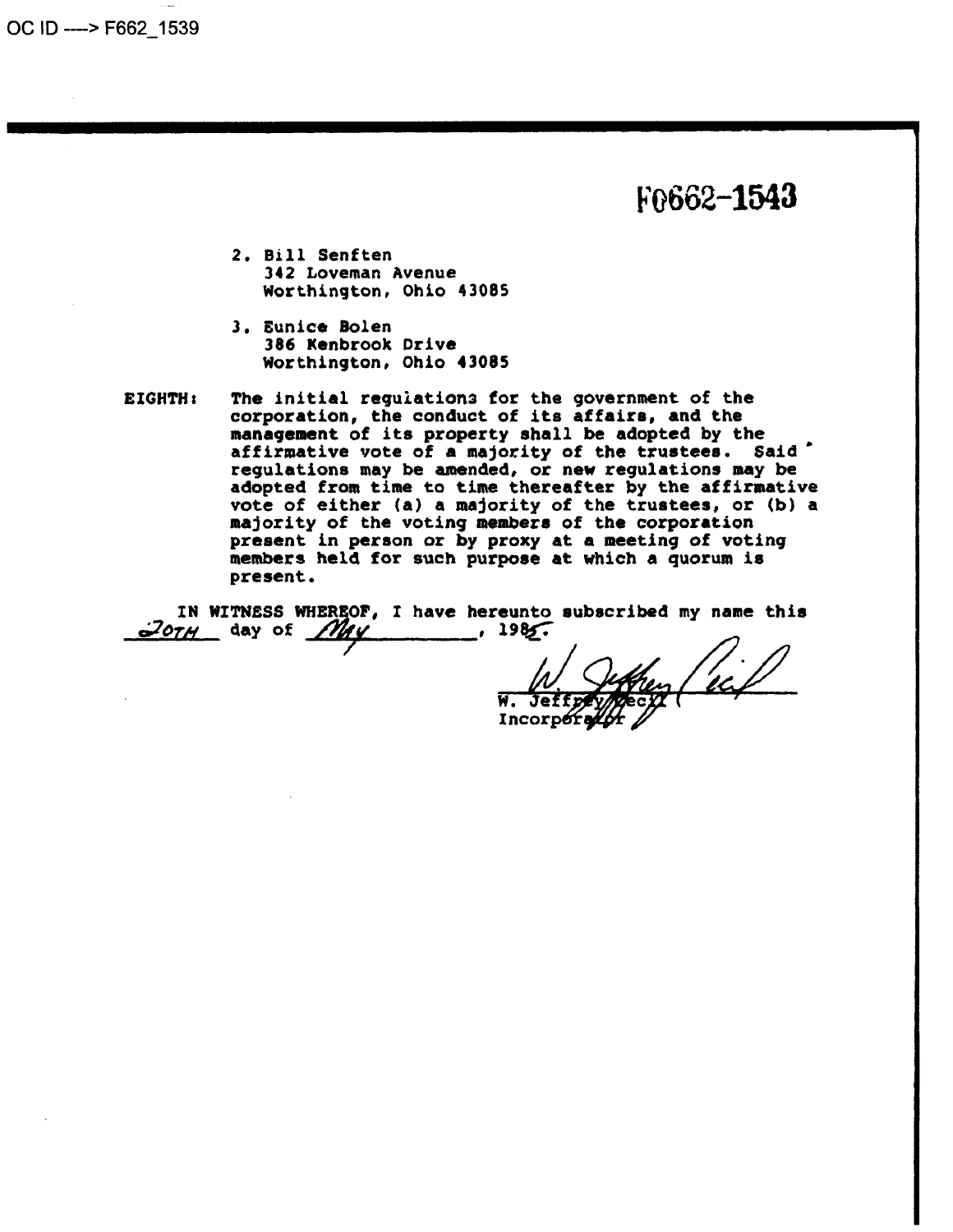F0662-1544

#### CONSENT TO USE OF CORPORATE NAME

This is to certify that COLONIAL HILLS CIVIC ASSOCIATION, INC., by action of its duly authorized officers, consents to the use of the corporate name by the corporation to be known as "COLONIAL HILLS CIVIC ASSOCIATION SCHOOL & SCHOLARSHIP FUND, INC."

> COLONIAL HILLS CIVIC ASSOCIATION, INC.

Miller Contractory Byz